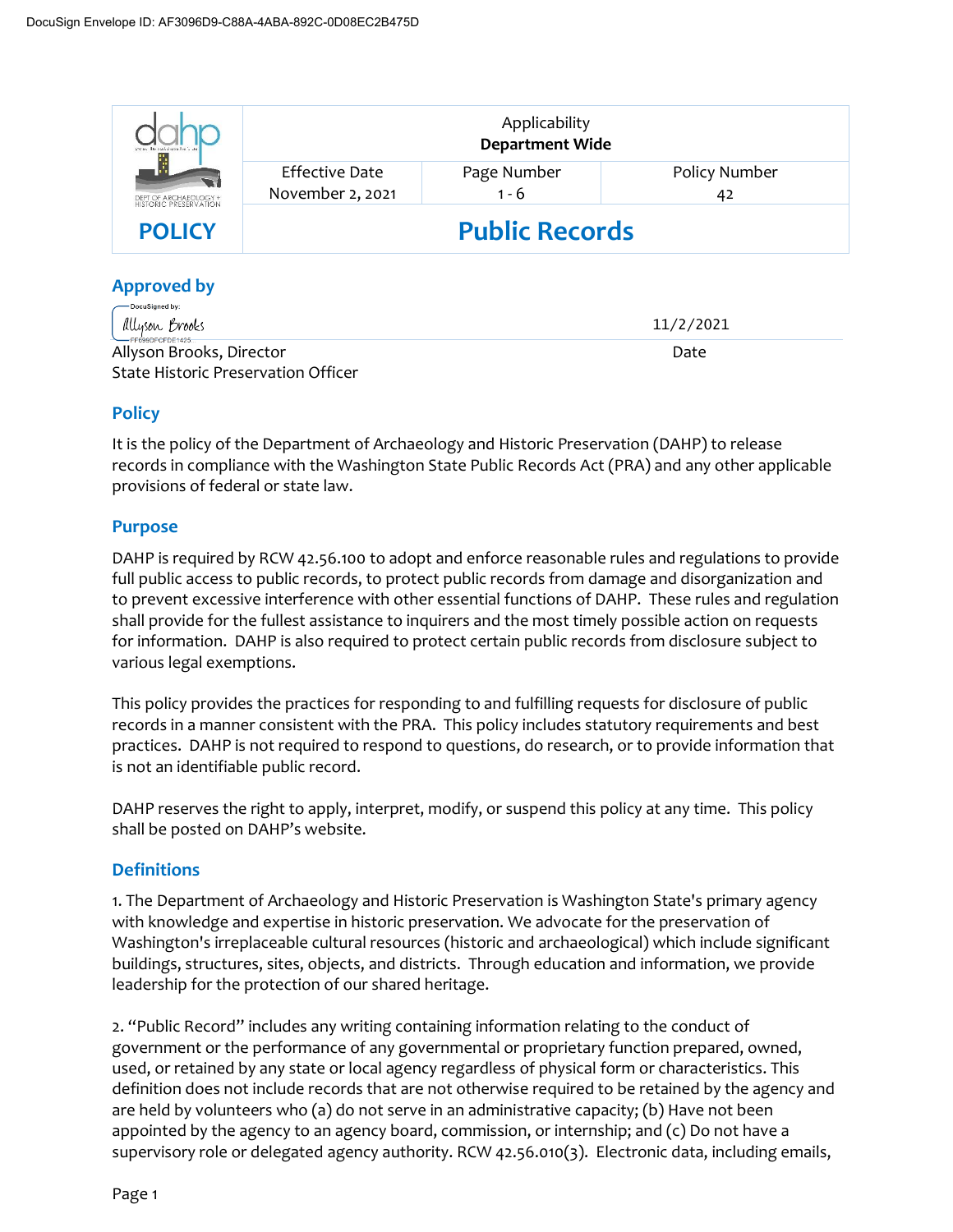that meets this definition shall be considered a public record. Records created or received by employees using non-state issued devices only qualify as a public record if the employee was acting within the scope of employment when the record was created or received, or when the record is used for department purposes.

3. "Writing" means handwriting, typewriting, printing, photostating, photographing, and every other means of recording any form of communication or representation including, but not limited to, letters, words, pictures, sounds, or symbols, or combination thereof, and all papers, maps, magnetic or paper tapes, photographic films and prints, motion picture, film and video recordings, magnetic or punched cards, discs, drums, diskettes, sound recordings, and other documents including existing data compilations from which information may be obtained or translated. RCW 42.56.010(4)

4. "Identifiable Record" means an identifiable record is one in existence at the time the records request is made and DAHP can locate after an objectively reasonable search. A request for all or substantially all records prepared, owned, used, or retained by an agency is not a valid request for identifiable records under this chapter, provided that a request for all records regarding a particular topic or containing a particular keyword or name shall not be considered a request for all of an agency's records. RCW 42.56.080

5. "Exempt Record" includes records or portions of records that are specifically exempted or prohibited from disclosure by state or federal law, either directly in RCW 42.56 or other statutes. Exemption from disclosure of a portion of a record does not automatically exempt the remainder of the record from disclosure. Exempt portions of records may be subject to redaction.

6. "Transitory Records" are records with little or no administrative, legal or fiscal value that need not be kept for future use or information. They are deleted or recycled when no longer needed for agency business but are subject to disclosure while they exist.

## **Guidelines**

The Public Records Officer is responsible for handling public records requests and managing records. Other DAHP staff may also process public records requests as needs require. The Public Records officer shall:

- **Be responsible for implementing the DAHP's process regarding disclosure of public records;**
- Serve as the principal contact point with any Requestor who has made a Records Request to DAHP, unless the Public Records Officer has delegated these responsibilities to a specific staff member;
- Coordinate staff in this regard, generally ensuring the compliance of the staff with public records disclosure requirements;
- Make the final decision in cooperation with the Assistant Attorney General regarding disclosure and application of exemptions;
- **Maintain the agency's indices, if any;**
- **Maintain a log of public records requests; and**
- Undergo training required of Public Records Officers by Washington State law.

## **Procedure for PRA Request:**

#### **1. The Records Officer Compiles All Public Records Requests**

Members of the public who wish to inspect or receive DAHP records are encouraged to submit a Public Records Request in writing, and should provide the following information. However, a request is not required to be made in writing.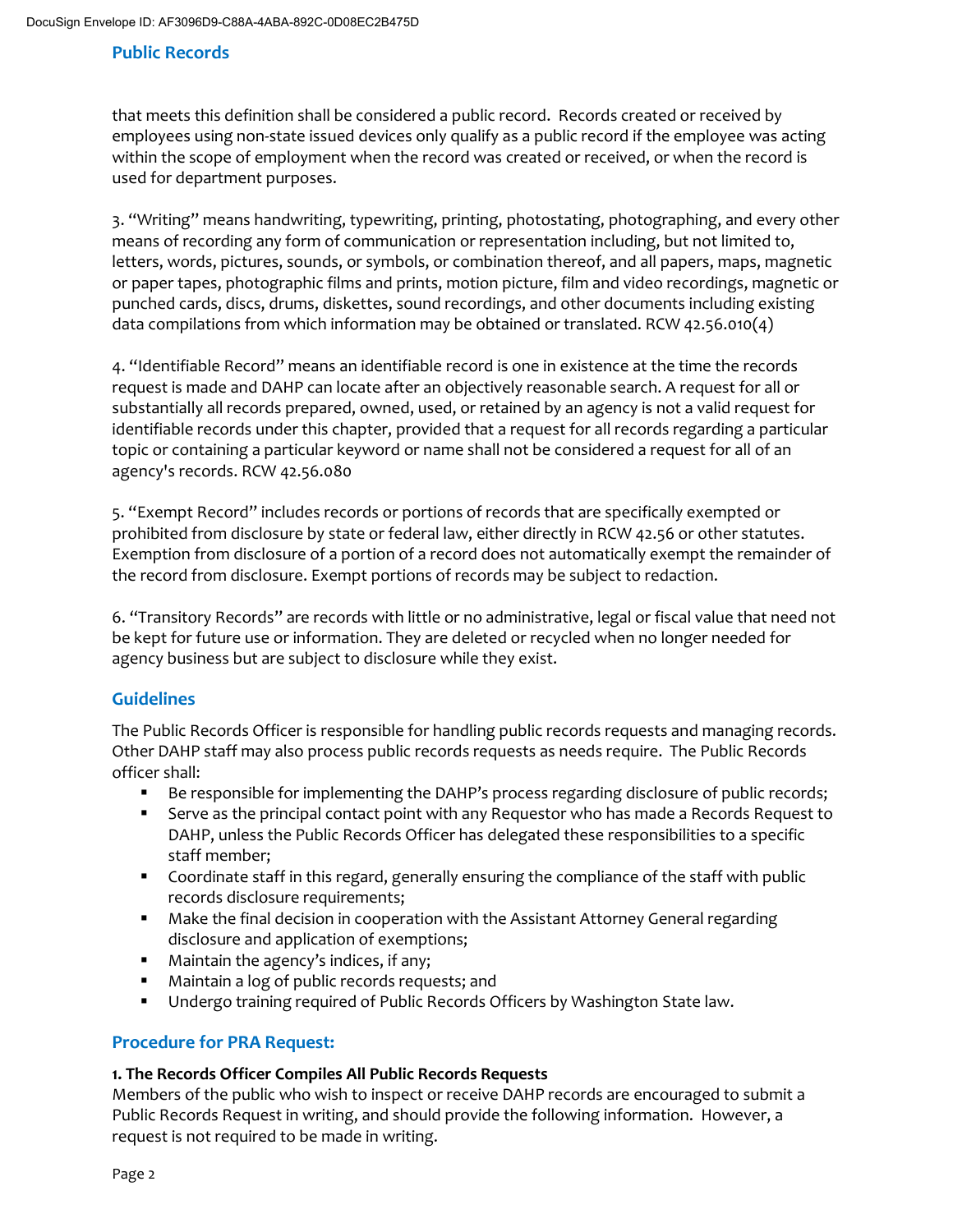- The date and time of the request
- The name and address of the person making the request, and convenient means of contact such as email or phone number
- **Specific description of records requested, i.e. subject, time frame, etc.**
- How the requester would like to receive the request (email, DVD in mail, paper copies)

#### **2. Response to Public Records Requests**

DAHP will promptly respond to all Public Records Requests within 5 business days by either:

- Making the requested record(s) available; or
- **Providing a link to the records if they are on the website or the public side of WISAARD; or**
- Asking for clarification if the request is unclear; or
- Making a portion of the records available in installments as they are assembled; or
- **•** Denying the request due to exemptions; or
- Indicating that there are no responsive records; or
- **Acknowledging the request and providing a reasonable estimate of time needed to respond.**

Large Requests: When receiving a request that appears to be broad in nature, DAHP may request clarification from the requestor to ensure that the appropriate records are identified and to determine if the request can be narrowed. Clarification shall focus on information needed to identify responsive records. Any information provided about the purpose of the request shall not be used as a basis for denying the request. When a requestor agrees to narrow a request, nothing prevents the requestor from later expanding the request back to its original scope. When a Records Request is for a large volume of records, DAHP may elect to provide records on an installment basis.

Requests for "All Records": A public records request must be for identifiable records. A request for all or substantially all records is not a valid request for identifiable records. A request for all records regarding a particular topic, person, or containing a specific keyword is a valid request.

Requests for List of Names: The PRA prohibits DAHP from producing a list of names to a requestor who intends to use the list for commercial purposes. When a requestor requests a list of names, the requestor should explain the intended use of the list and will be asked to sign a declaration providing that the list will not be used for commercial purposes. The Public Records Officer may do research to confirm that the request is not for commercial purposes. RCW 42.56.070(8)

Bot Requests: DAHP may deny a bot request that is one of multiple requests from the requestor to the agency within a twenty-four hour period, if the agency establishes that responding to the multiple requests would cause excessive interference with other essential functions of the agency. For purposes of this subsection, "bot request" means a request for public records that an agency reasonably believes was automatically generated by a computer program or script. RCW 42.56.080

Notice to Third Parties: If a public record contains personal information that identifies an individual or organization other than the subject of the requested public record, DAHP may notify that individual or organization to allow the third party to seek relief pursuant to RCW 42.56.540. DAHP may take this into account when providing an estimate for when the records will be available. DAHP should also review any contracts with third parties that may contain special notice provisions. Nothing in this policy is intended to create any right to such notice.

Creating Records: A PRA request only applies to records that exist at the time of the request. The PRA does not apply to requests for information or require DAHP staff to create a new record. Requesters cannot make "standing" PRA requests.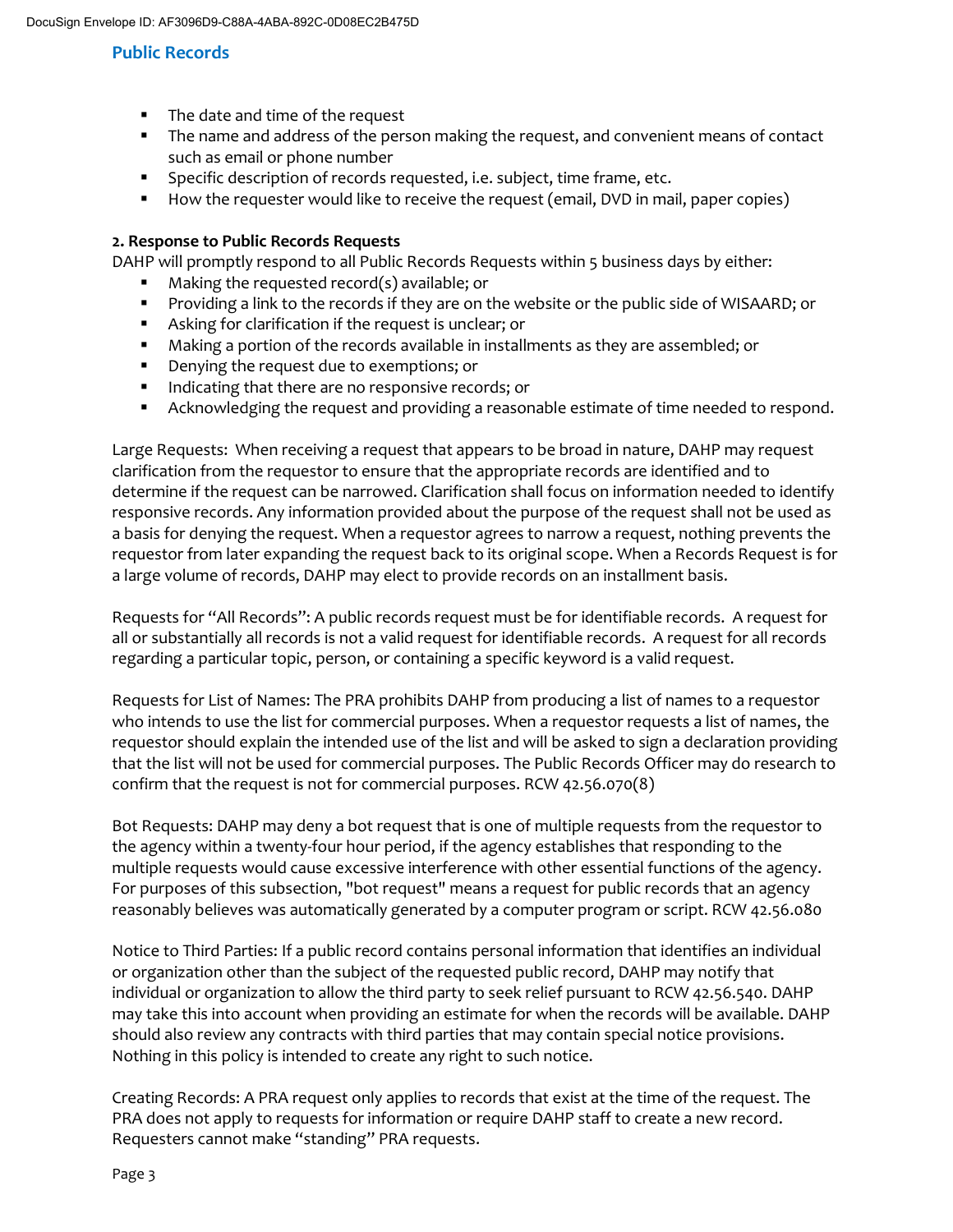#### **3. Fulfillment of Requests**

- Fulfillment of requests shall be processed in the order that provides the timeliest response. Requests may be filled in the order of receipt as long as easily fulfilled requests are not postponed behind larger or more complicated requests because they were received later.
- After receiving a request, the PRO shall determine what departments might have responsive records and whether it will be necessary to conduct electronic searches for records. The PRO will then coordinate with the appropriate staff as needed. DAHP staff will be prompt in searching for responsive records and providing them to the PRO in accordance with the timeline established by the PRO. If DAHP staff are using home computers, personal devices, or personal accounts to conduct State business, those devices and accounts also need to be searched by the employees or officials who are using them when those devices and accounts may have responsive records. If DAHP's contractors performing State work have responsive public records as a consequence of the contract, they should also be notified of the records request. If staff cannot provide the records by the date established by the PRO, a reasonable estimate of how long it will take to provide the records must be provided.
- The Public Records Officer is responsible for identifying records that are potentially exempt.

#### **4. Denials of Requests Must State Why**

Any denials of requests for Public Records must state in writing the specific reason for the denial. A statement of the specific exemption and how it applies to the record withheld must be provided.

#### **5. Requests May Need Clarification**

DAHP may ask for clarification if the request is unclear. If the requestor fails to clarify, DAHP will not fulfill the request.

#### **6. Exemptions from Public Disclosure**

Some records are exempt from Public Disclosure, and will not be released to the general public (Chapter RCW 42.56).

The Records Officer may also redact identifying details when it may result in an invasion of personal privacy interests (RCW 42.56.210). The Records Officer must detail the reason for each exemption/redaction by use of an exemption/redaction log which is provided to the requester.

#### **7. The Director Handles All Appeals of Denials**

Any person who objects to a denial of a Public Records Request may petition for review by the Director. The requestor must submit this request in writing. The Director (or someone entitled to act on his or her behalf) will either affirm or reverse the decision within two business days.

#### **8. Abandonment/Failure to Respond**

If clarification is requested and not received, DAHP will close the request after 30 business days of requester inactivity and notify the requester of the closure.

#### **9. Inspection of Records**

Consistent with the Public Records Act, physical inspection and review of the records shall be offered at no charge during normal office hours from 8:00 AM to 4:00 PM Monday through Friday. Where records contain information exempt from disclosure under the Public Records Act, the office shall withhold that information when such release would result in the loss or damage to the resource. Because of limited researcher space, limited staff, the physical extent of the records and because specific records and components of records are exempt from public disclosure, the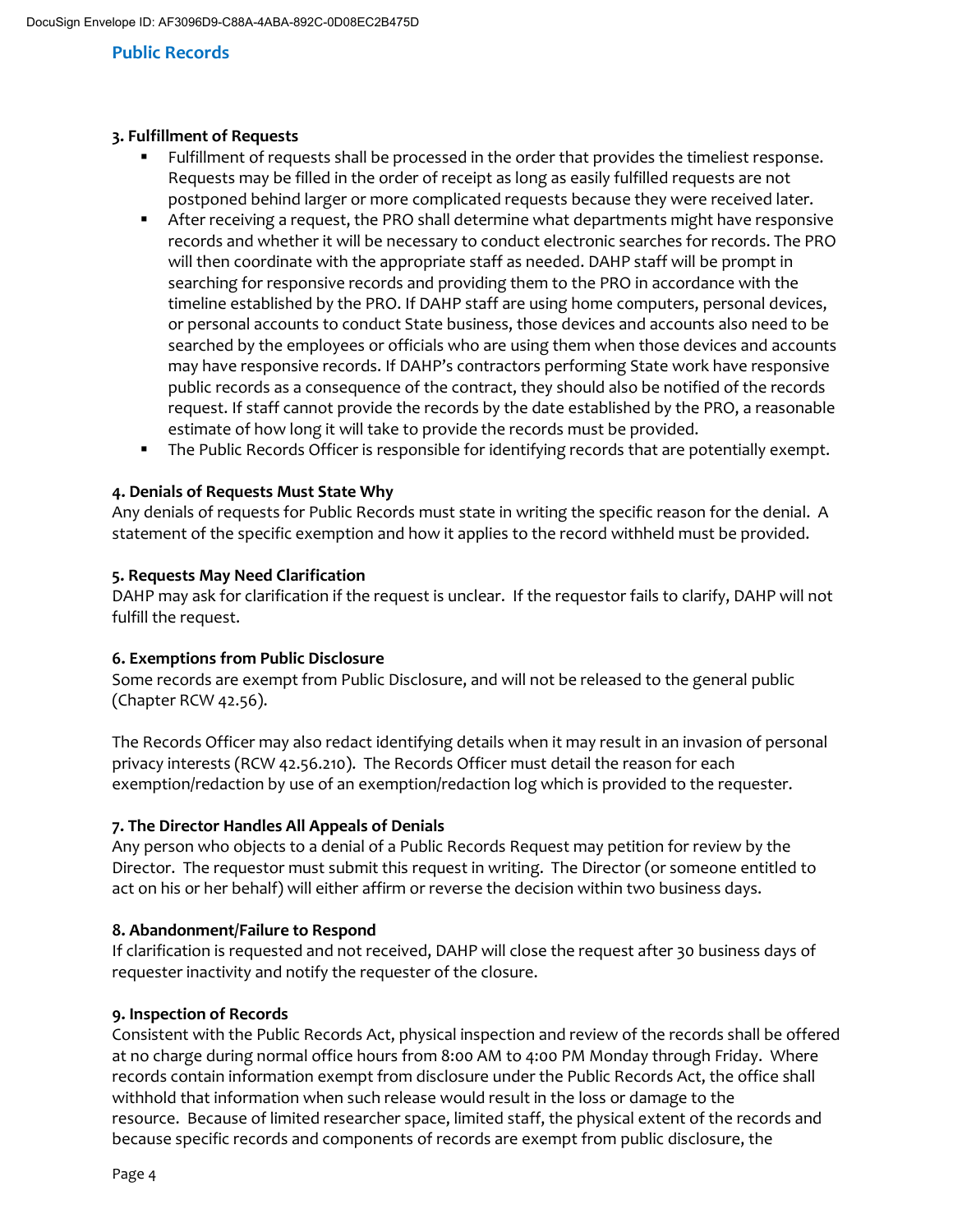Department shall provide explicit instruction to ensure equitable access, orderly inspection, and refiling of the records.

#### **10. Copying of Records**

Copying of public records of historic, archaeological and cultural sites is allowed to professional researchers (architectural historians, historic preservation specialists, historians, archaeologists, environmental technicians, engineers and planners), agency officials from federal, state and local government agencies and tribal officials. Private landowners may gain access only to those cultural resource records pertaining to historic and archaeological sites located on their property. Landowners must show proof of ownership of the land in order to gain access to records; this includes but is not limited to current tax records or deed of ownership listing the applicable Township, Range and Sections. Such copying is permitted upon completion and signature by the requestor of a confidentially agreement for those records that are exempt from public disclosure. Where records contain information exempt from disclosure under the Public Records Act the Department shall withhold that information when such release would result in the loss or damage to the resource.

#### **11. DAHP Contact Information:**

Mailing: Department of Archaeology and Historic Preservation c/o Records Manager PO Box 48343 Olympia, WA 98504-8343

Email: recordrequest@dahp.wa.gov

Fax: 360-586-3067

#### **12. Exemptions**

The Public Records Act and other statutes exempt or prohibit disclosure of certain public records. It is the policy of DAHP to provide prompt and helpful access to all public records in DAHP's custody that State statutes do not exempt or prohibit from disclosure. Requested records may only be withheld or redacted consistent with statutory requirements, which shall be documented for the requestor in accordance with the requirements of RCW 42.56.210(3).

The following are summaries of commonly used exemptions by DAHP. DAHP reserves the right to use any exemption permitted by law and it not limited to the list below:

- RCW 42.56.300(1)- records, maps, or other information identifying the location of archaeological sites in order to avoid the looting or depredation of such sites
- RCW 42.56.300(3)- any site form, report, specific fields and tables relating to site form data within a database, or geographic information systems spatial layer related to (a) archaeological sites or (c) traditional cultural places
- RCW 5.60.060(2)(a)- attorney-client privileged communication and work product
- RCW 42.56.230(3)- personal information in files maintained for employees, appointees, or elected officials of any public agency to the extent that disclosure would violate their right to privacy